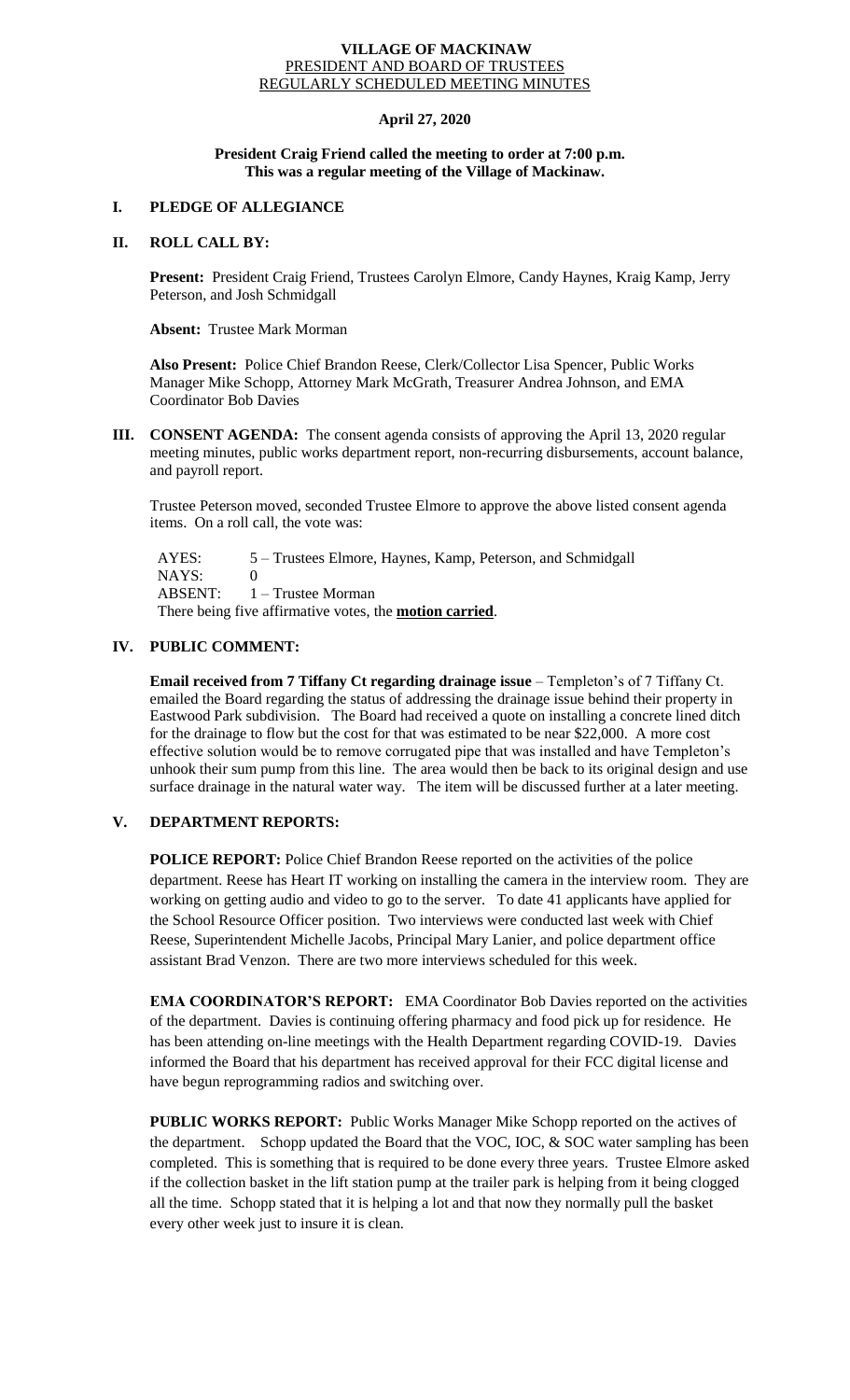**Resolution #20-04 for 2020 MFT maintenance** - Trustee Elmore moved, seconded by Trustee Haynes to adopt resolution #20-04 to appropriate the sum of \$65,000 of Motor Fuel Tax funds for the purpose of maintaining streets and highways under the applicable provisions of the Illinois Highway Code ending April 30, 2021. The projects include spray patching and seal coat for a few areas in the Village. This year's projects were under the cost of requiring it be placed out for bid. On a roll call, the vote was:

 AYES: 5 – Trustees Elmore, Haynes, Kamp, Peterson, and Schmidgall NAYS: 0 ABSENT: 1 – Trustee Morman There being five affirmative votes, the **motion carried**.

#### **VI. TREASURER'S REPORT:**

**Non-Recurring Bills -** Trustee Peterson moved, seconded Trustee Elmore to approve the nonrecurring bills. On a roll call, the vote was:

 AYES: 5 – Trustees Elmore, Haynes, Kamp, Peterson, and Schmidgall NAYS: 0 ABSENT: 1 – Trustee Morman There being five affirmative votes, the **motion carried**.

## **VII. COLLECTOR'S REPORT:**

**Approve intergovernmental agreement with Tazewell County for the 2020 recycling grant –** Trustee Elmore moved, seconded by Trustee Haynes to authorize President Friend to enter into an agreement with Tazewell County to grant the Village of Mackinaw the amount of \$19,529.13. The grant is to support a County approved recycling collection program. The County will monitor the recycling program to ensure it remains in compliance with the County's IEPA approved solid waste management plan. On a roll call, the vote was:

 AYES: 5 – Trustees Elmore, Haynes, Kamp, Peterson, and Schmidgall NAYS: 0 ABSENT: 1 – Trustee Morman There being five affirmative votes, the **motion carried**.

#### **VIII. PRESIDENT'S REPORT:** none

### **VI. LOCAL LIQUOR CONTROL COMMISSIONER'S REPORT:** none

### **IX. TRUSTEES' REPORT:**

**Possible relocate of EMA department to empty studio at community center -** Trustee Schmidgall stated that he would like to move EMA department to the empty studio at the community center but would like to see what the cost of moving would before deciding on. President Friend stated that the Food Pantry would like to move into that space and is willing to pay rent. Trustee Schmidgall stated that if they can pay rent then maybe they should for the space they are using now. Trustee Peterson stated that he would rather see EMA in there before the Food Panty since they already have an area in the building. President Friend suggested EMA use the space where the pantry is currently and moving the panty into the studio. Davies stated that the studio would be a better fit for his department rather than the area the pantry is using now. The office at Village Hall is too small for them which Trustee Elmore agreed. Davies stated that moving expense would not be costly, mainly moving phone lines. The Board all agreed that EMA should move to the empty studio at the community center.

Trustee Kamp moved, seconded by Trustee Peterson to move the EMA department from the police station to the empty studio at 105 S Orchard St. in the community center. On a roll call, the vote was:

 AYES: 5 – Trustees Elmore, Haynes, Kamp, Peterson, and Schmidgall  $NAYS: 0$  ABSENT: 1 – Trustee Morman There being five affirmative votes, the **motion carried**.

# **X. ATTORNEY'S REPORT:** none